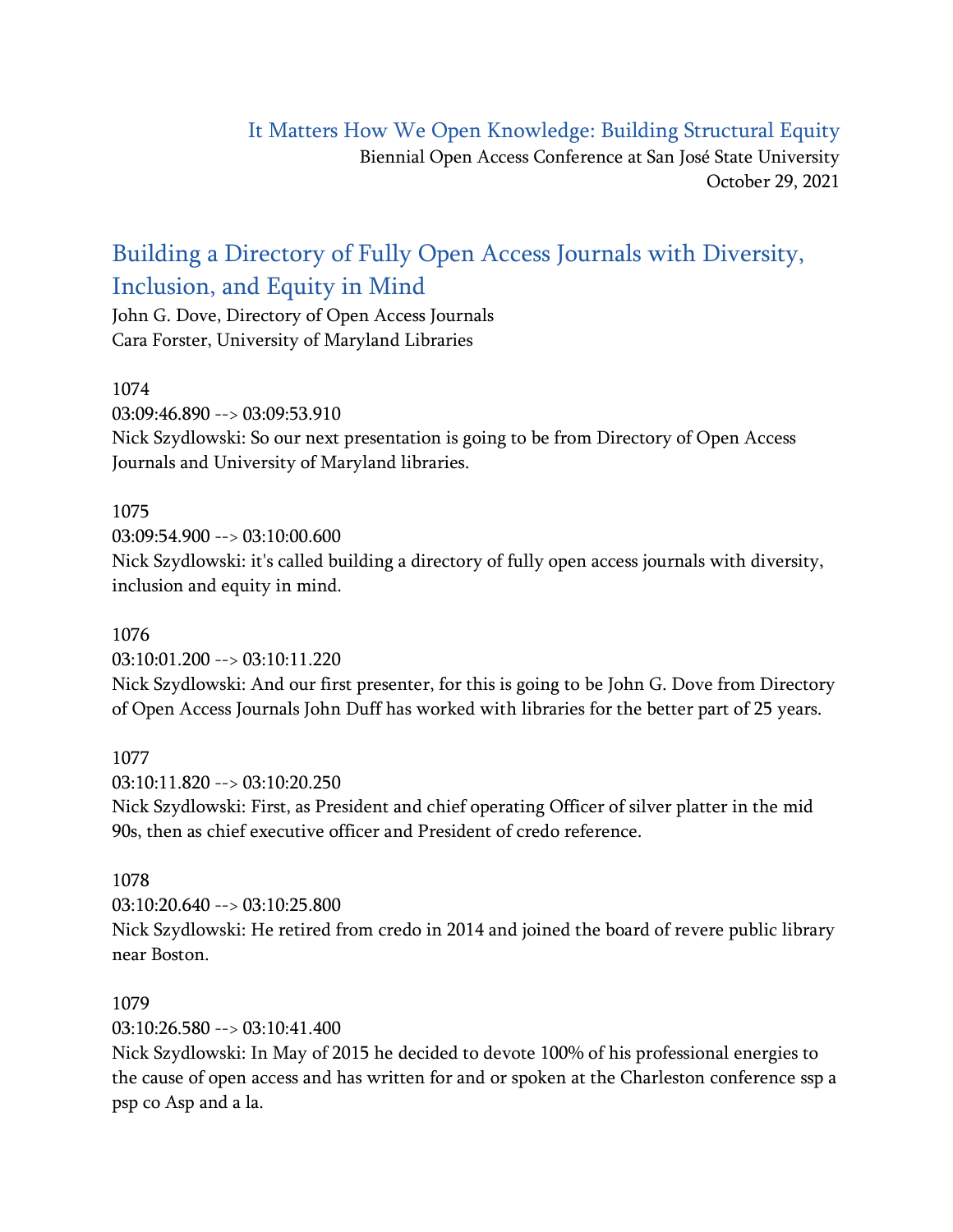1080

03:10:42.300 --> 03:10:58.590

Nick Szydlowski: All on subjects related to different aspects of open access in February of 2020 just weeks before the shutdown Lars view horns hodge the founder and general manager of the Directory of Open Access Journals appointed John as one of the deal ha ambassadors for North America.

## 1081

03:10:59.700 --> 03:11:07.320

Nick Szydlowski: And John is going to introduce this co presenter can foster during the talk, and so I will pass this off to John.

## 1082

03:11:09.690 --> 03:11:15.810

John Dove: You Thank you Nick and I really wish we were having an in-person Conference, because I was at the.

## 1083

03:11:17.520 --> 03:11:24.870

John Dove: conference and I heard Charlotte rose plenary talk then and followed up this today it's really inspiring.

### 1084

03:11:25.470 --> 03:11:31.860 John Dove: She reminds me of a number of people who have found from California, who were really inspiring to me.

### 1085

03:11:32.490 --> 03:11:41.490

John Dove: Her and Chris Borg who's now at MIT, of course, and the common element of them is that they both talk about being courageous and.

## 1086

03:11:42.150 --> 03:11:49.230

John Dove: Looking at the pace, you are in the world, and knowing that to have the ability to take action and I don't know if he's.

1087 03:11:49.950 --> 03:11:59.550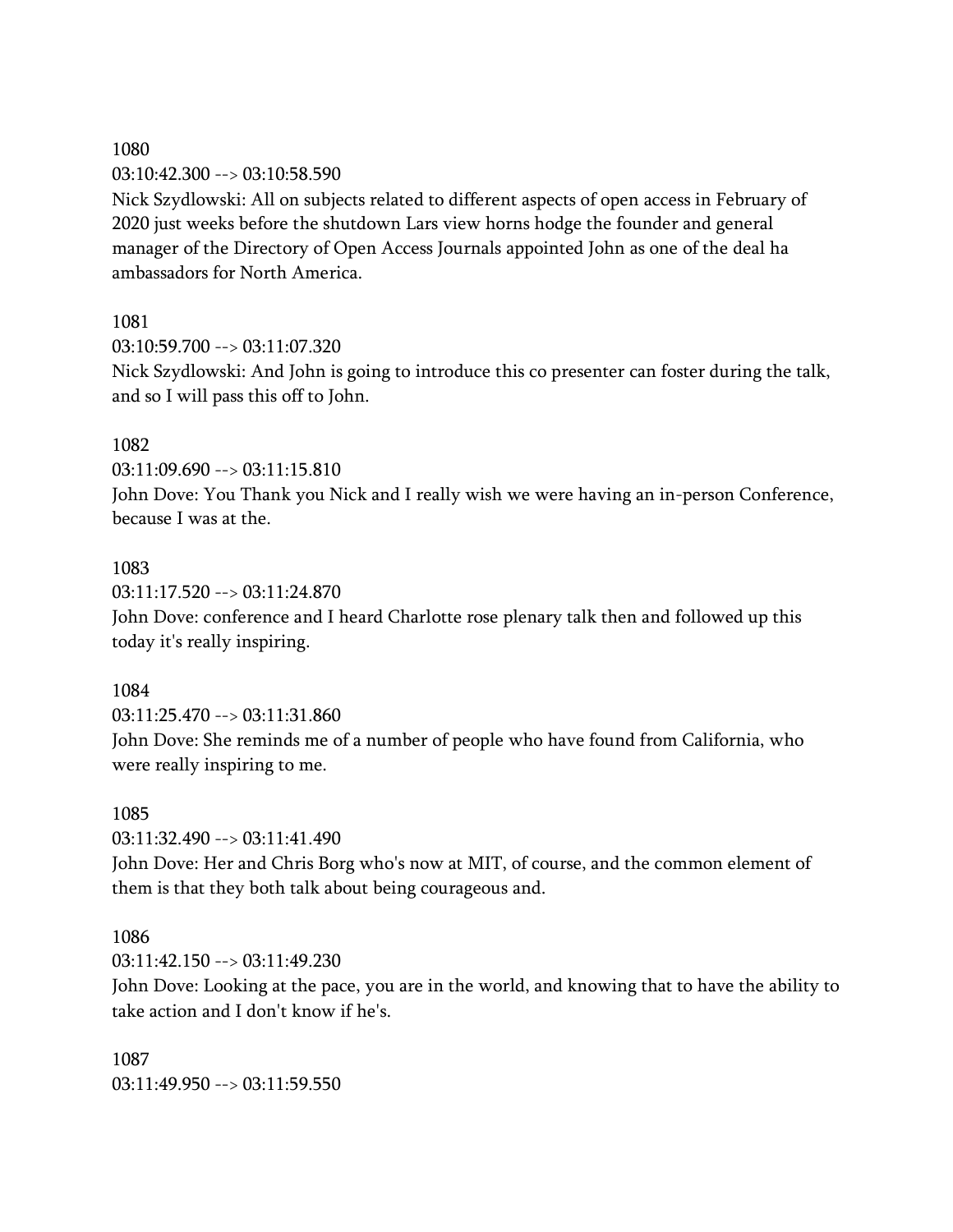John Dove: it's always a learning opportunity for me when I hear from either one of them, so my picture I'm going to actually start my video but that's actually taken last year.

#### 1088

03:12:00.000 --> 03:12:12.030

John Dove: And it's I'm 74 so sometimes people ask me So how are you doing and I always if I know them well I send them this picture I said well I'm trying to achieve a life work balance.

### 1089

 $03.12.13$  110 -->  $03.12.19$  050 John Dove: So that's my sometimes my camera picture, but I'm going to start the video.

## 1090

03:12:20.190 --> 03:12:30.690

John Dove: So, today I want to actually we thought about how to present what I'm doing for you today, a lot of it because listening to charlotte's talk that.

1091 03:12:32.070 --> 03:12:36.300 John Dove: I want to please open access, I take it personally.

## 1092

03:12:37.440 --> 03:12:47.520

John Dove: And when I meet people it's not very hard for me to actually draw the situation where it's really personal to them too, because.

### 1093

03:12:48.300 --> 03:13:05.730

John Dove: it's really speaking, the whole issue of why is there an organ set of organizations that are sharing human knowledge and doing so in a way that basically tries to make money by putting material into places where the wrong people won't be able to read it.

### 1094

 $03.13.07590 -> 03.13.17070$ 

John Dove: So I'm just going to share with you a little bit because I should say first of all that I'm not a librarian I haven't been a scholarly publisher.

1095 03:13:18.150 --> 03:13:29.640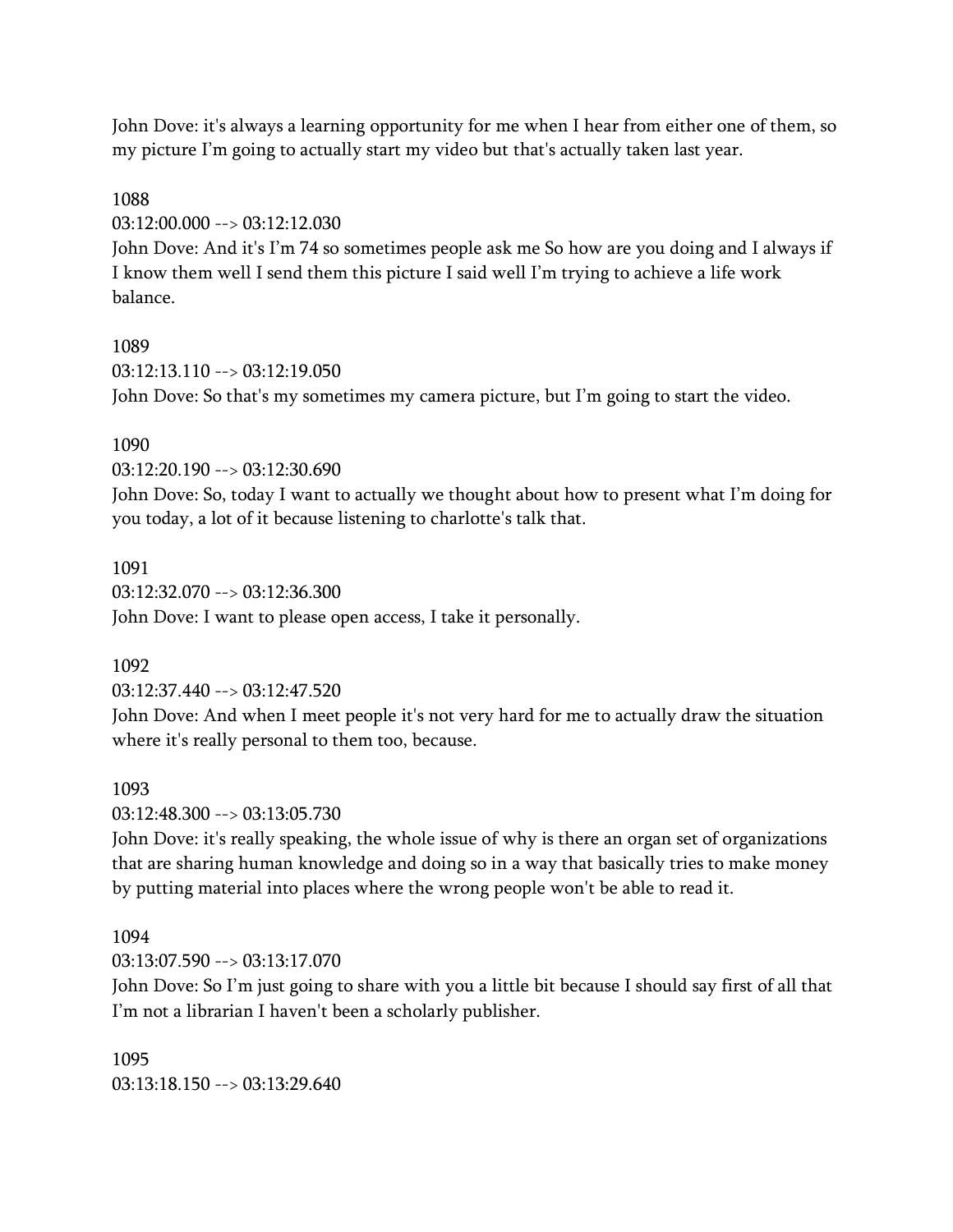John Dove: And I haven't been a scholar in any way, really, although I'm glad to publish an article and library journal with Michelle Cloonen about Ranganathan because I am a fan of Ranganathan.

1096 03:13:30.810 --> 03:13:41.460 John Dove: I have been a business person, both in nonprofit and for-profit world, so I don't know if I, you can see my screen I'm going to share my screen that's what I need to do so.

1097  $03:13:44.010 \rightarrow 03:13:44.400$ John Dove: Now.

1098 03:13:45.900 --> 03:13:54.840

John Dove: And although I've been online from home since I've had online capability from home since 1969 but, so I know that was well before many of you were born.

#### 1099

03:13:55.380 --> 03:14:03.690 John Dove: But that doesn't mean that I've kept up with technology so a lot of times things move faster than I do, so let me just ask if you can see my screen.

1100 03:14:05.040 --> 03:14:07.770 John Dove: Good and you can see my face to somewhere.

1101 03:14:09.000 --> 03:14:10.500 John Dove: that's not so important, but.

1102 03:14:12.270 --> 03:14:13.860 John Dove: In any case, let me just begin.

1103 03:14:15.150 --> 03:14:18.840 John Dove: Thinking about open access from a standpoint of the infrastructure.

1104 03:14:19.680 --> 03:14:30.030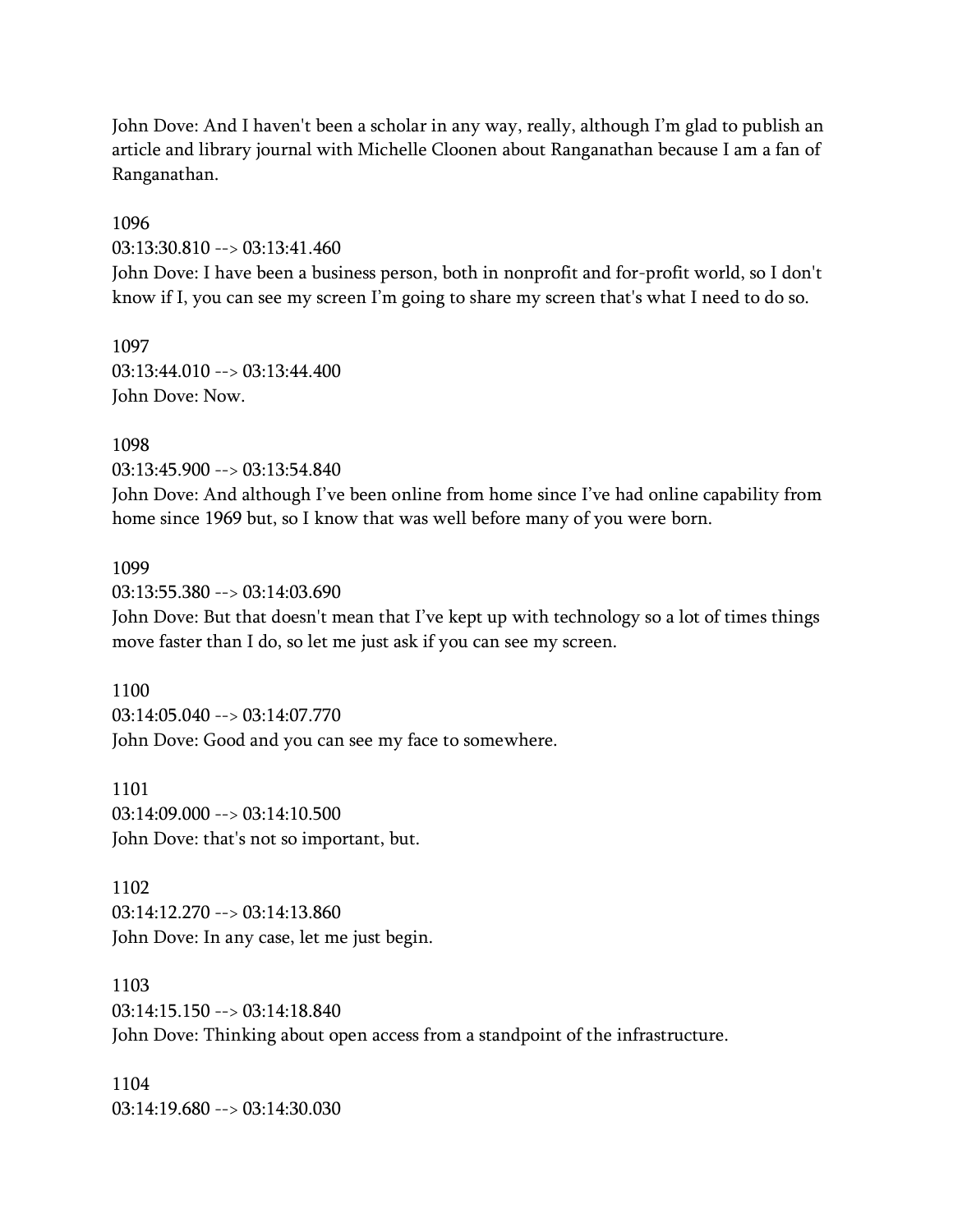John Dove: I think it's really important in terms of thinking about what it means, and it was brought up early the conversation about neutrality, then D lot of organizations say that they will attempt to be neutral.

## 1105 03:14:31.020 --> 03:14:39.330

John Dove: And that's an important part of especially an infrastructure provider that they have to say Oh yes, well, we treat all users, equally, but then you know that they.

## 1106

 $03.14.39720 -503.14.48540$ 

John Dove: Sometimes interest coming come into play such that they actually start well serving some people better than others or creating some kinds of boundaries.

## 1107

03:14:49.170 --> 03:15:01.740

John Dove: and often relates to the whole question of prestige, of course, because exclusivity, is something that every business person thinks Oh, my goodness exclusivity that's the that's the pathway to big.

## 1108

03:15:03.300 --> 03:15:15.510

John Dove: Big return on equity and so that exclusivity is usually excluding somebody for some reason, and sometimes it's a good reason, like, if you want to approve open access journals and register.

## 1109

03:15:15.960 --> 03:15:28.890

John Dove: The set of open access journals which meet certain criteria, well, you need to exclude others but you're doing so on a purpose that's transparent and it's also driven by mission so.

## 1110

03:15:30.210 --> 03:15:40.620

John Dove: Since I jumped into the whole open access world I basically said, I would not, I would you know if somebody wanted me to speak about open access I would speak to anybody.

1111 03:15:41.370 --> 03:15:52.440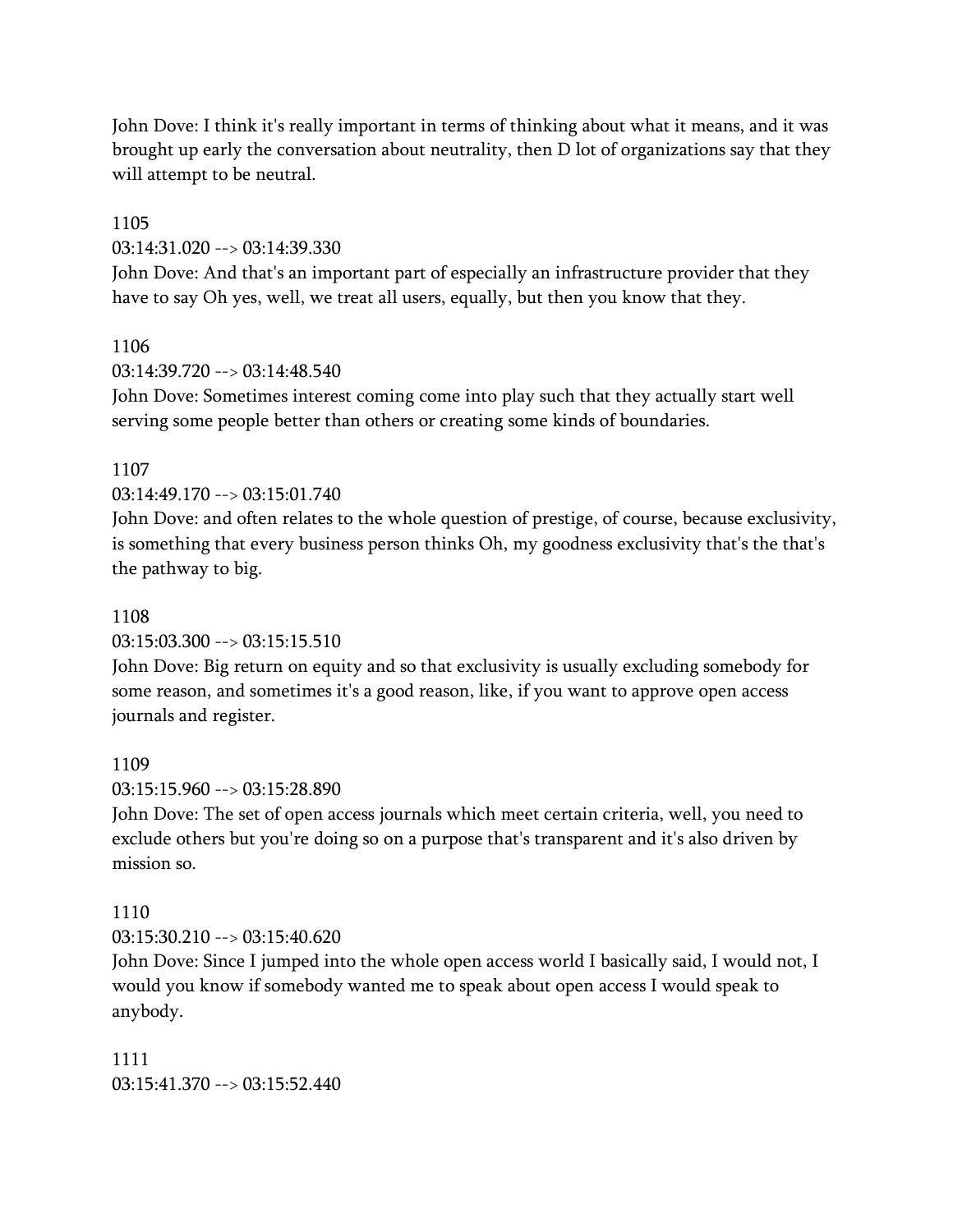John Dove: Sometimes they would pay me money sometimes now, but if anybody wants me to work on a project, it really needs to be somebody who's truly committed to accelerating the transition to open access.

## 1112

03:15:53.730 --> 03:16:05.130

John Dove: And this is relevant to do AJ and DOJ funding in 2017 a consortium of a coalition of international consortium of libraries and putting.

## 1113

 $03.16.05$  580 -->  $03.16.16$  710

John Dove: ARL representing the US and Carl representing Canada and a whole bunch of others lieber and calling in in Australia.

## 1114

03:16:17.130 --> 03:16:30.660

John Dove: gathered together and said, you know we because libraries are at risk because, if our infrastructure providers end up being taken over by commercial interests, then they won't represent our values.

## 1115

03:16:32.430 --> 03:16:39.630

John Dove: And one of the companies that I started working with a company that actually is a set of the world's top bibliometricians and come back.

## 1116

 $03:16:40.320 \rightarrow 03:16:55.170$ 

John Dove: And they had come out with some products that were entirely devoted to accelerating the transition to open access and they had special finding tools for discovery of open access materials and other tools that you could use to prepare unbundling big deals.

### 1117

03:16:56.370 --> 03:17:03.390

John Dove: And then they got bought by one of the biggest publishers and basically you no longer hear from those capabilities that they had.

### 1118

03:17:03.810 --> 03:17:17.340

John Dove: Finding open access materials and helping do unbundling big deals because their owners have no interest in having people learn that so, even though they started off as a company with that in mind, they didn't end up that way.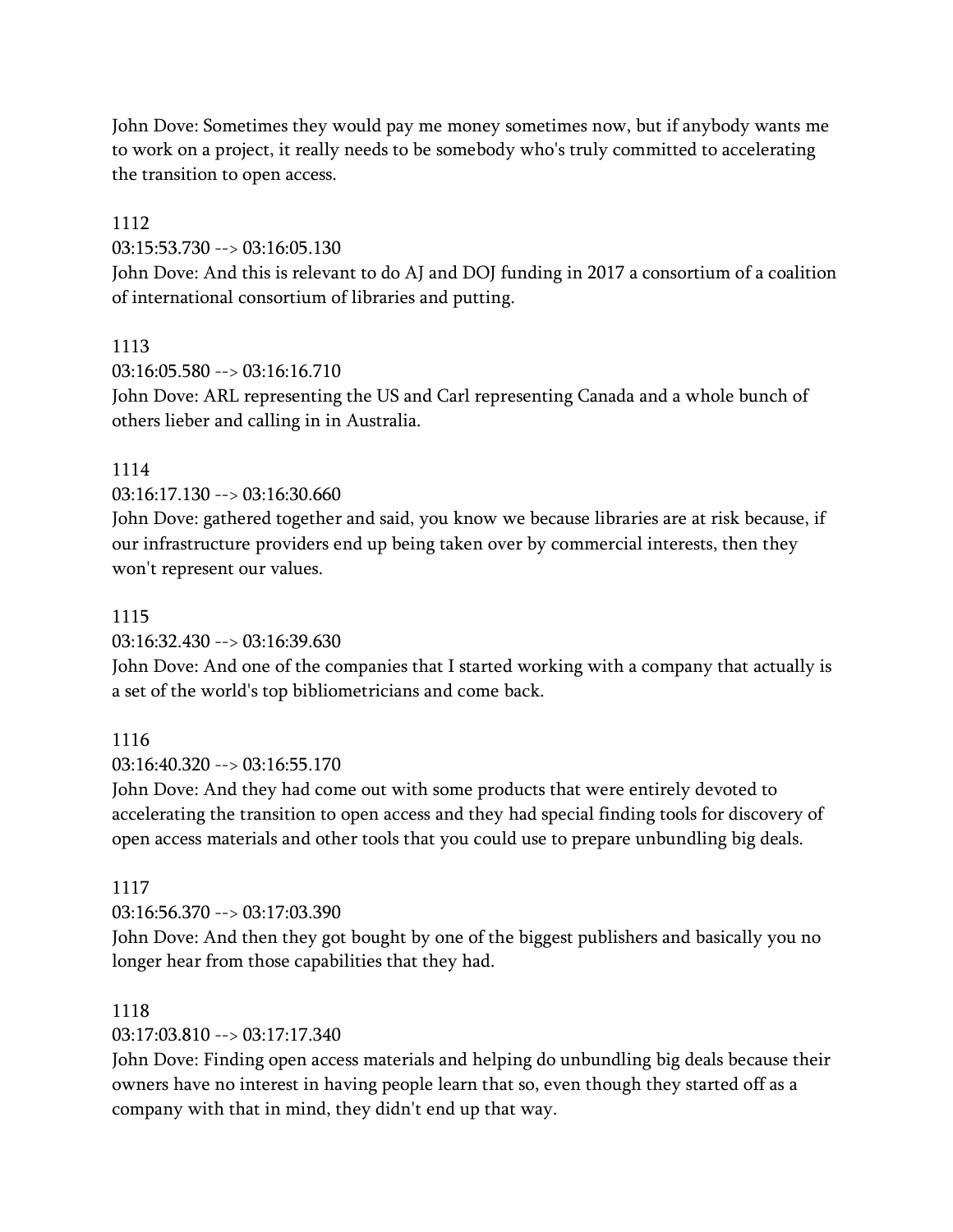### 1119

03:17:18.450 --> 03:17:24.000

John Dove: Something we're going to learn as I go through quickly and what I've decided to do is go through really quickly some of the.

## 1120

03:17:25.170 --> 03:17:33.180

John Dove: PowerPoint files that are all in tech share with you all so did you look through them in more detail but I'll do it really quickly, so you can see what are some of the highlights.

## 1121

03:17:33.660 --> 03:17:44.880

John Dove: So, in terms of theory James has a governance structure which does mean that it's a in registered in the UK as a Community interest corporation, which means that it cannot be sold.

## 1122

03:17:45.540 --> 03:18:01.920

John Dove: To an organization that has a different mission and which is sometimes a trick that business people will do it cannot be habits assets sold to another organization that doesn't share its mission, so that would seem to be pretty against.

1123 03:18:04.380 --> 03:18:04.710 Marvellous-Mary Ogunobo: That.

1124 03:18:04.950 --> 03:18:05.520 John Dove: I don't know if that.

1125  $03:18:05.550 \rightarrow 03:18:06.990$ John Dove: Feedback is coming from me your.

1126 03:18:07.890 --> 03:18:08.220 Nick Szydlowski: job.

1127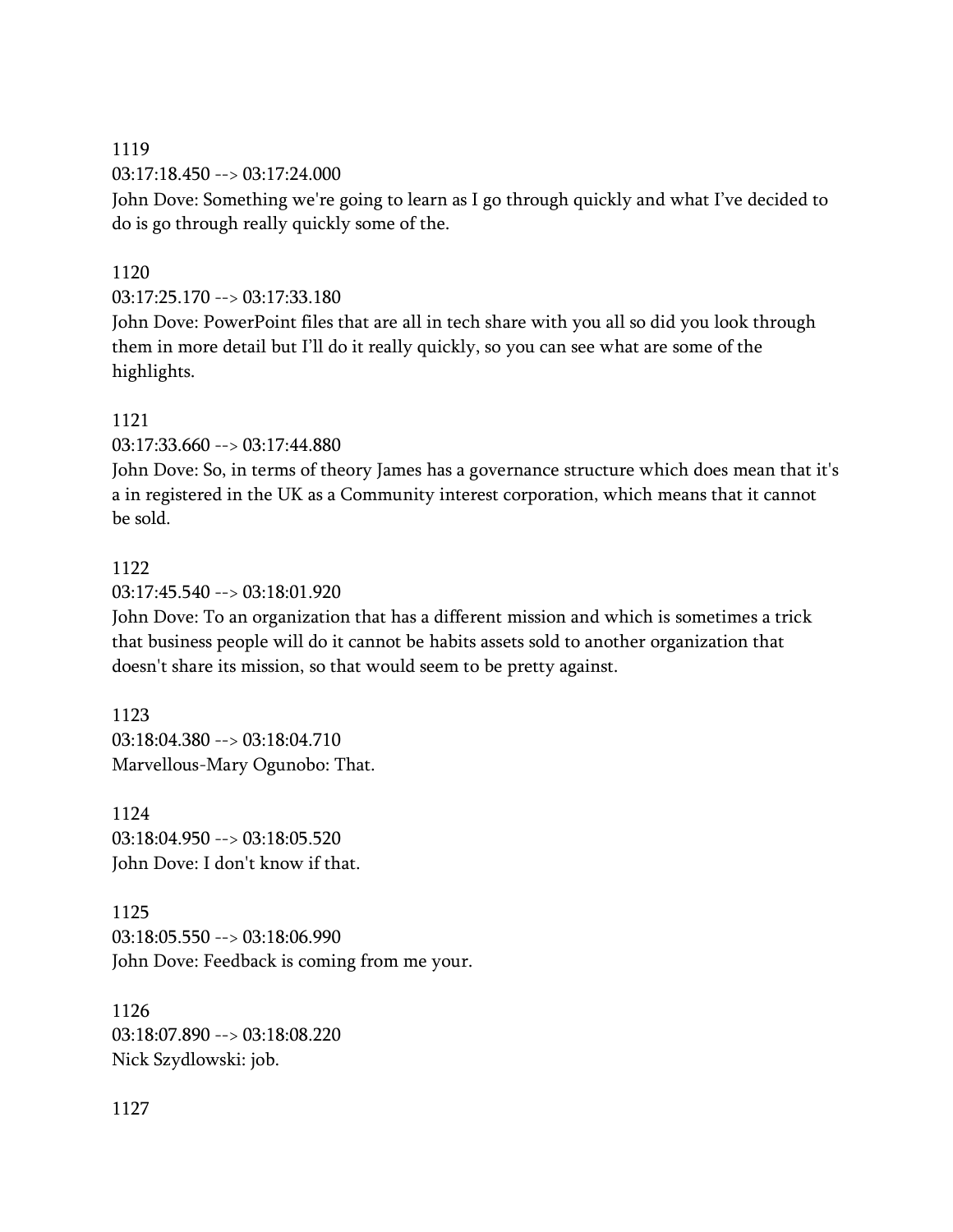03:18:08.280 --> 03:18:12.030 Nick Szydlowski: I just want to stop I don't think your slides are showing to the group.

1128 03:18:12.900 --> 03:18:14.010 In the way that you intend.

1129 03:18:15.150 --> 03:18:24.270 Nick Szydlowski: If you if you go to the bottom of the screen there, so one that looks a button like a little that's the present button.

1130 03:18:25.650 --> 03:18:25.980 John Dove: All right.

1131 03:18:26.640 --> 03:18:29.040 Nick Szydlowski: And then, if you advance were still on the first slide.

1132 03:18:29.400 --> 03:18:31.920 John Dove: Okay, so I'm still on the first slide my own.

1133 03:18:32.400 --> 03:18:32.910 Nick Szydlowski: Oh awesome.

1134 03:18:33.660 --> 03:18:33.960 So.

1135 03:18:35.280 --> 03:18:42.060 John Dove: Actually, I was mentioning the fact that I'm not a librarian I'm not a I'm not a scholar a publisher I'm not.

1136 03:18:43.050 --> 03:18:57.510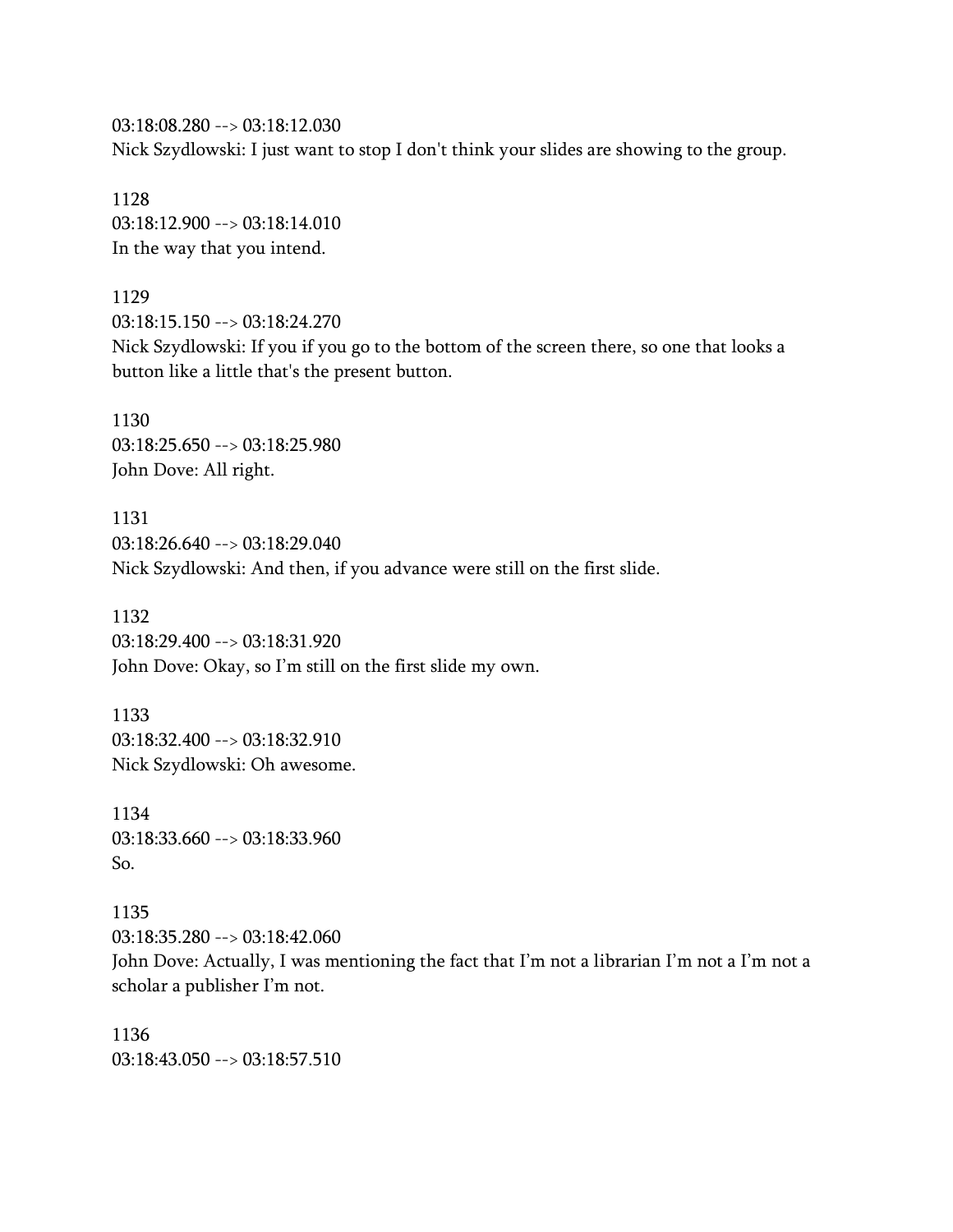John Dove: You know, but I'm a big big fan of wrong enough and I'm not an academic my academic career is the first memory of my academic career was in fifth grade when miss our divided the class into what you officially called the good section and the bad section.

1137 03:18:58.830 --> 03:19:02.100 John Dove: And I'm tearing the entire year I never made it into the good section.

1138

 $03:19:02.880 \rightarrow 03:19:13.560$ 

John Dove: Now, what did I do I didn't pull susie's pigtails I didn't draw can you know kranz on the desk I didn't get in fights I just incessantly ask questions that she thought were off the topic.

1139 03:19:14.400 --> 03:19:20.040

John Dove: So she was actually my favorite though K through a teacher believing that the other ones are mean so.

1140 03:19:21.120 --> 03:19:22.110 John Dove: She sort of.

1141 03:19:23.160 --> 03:19:30.480 John Dove: One of the things she tried to drive that behavior find a way is being an intensely curious person, but indeed.

1142 03:19:31.440 --> 03:19:39.570 John Dove: I went on, and I dropped out of college and joined a startup on Wall Street in 1968 and then I just continued on, although I didn't know how to.

1143 03:19:40.110 --> 03:19:44.310 John Dove: Mass came easily to me I didn't know how to work hard in math academically so.

1144 03:19:44.700 --> 03:19:57.180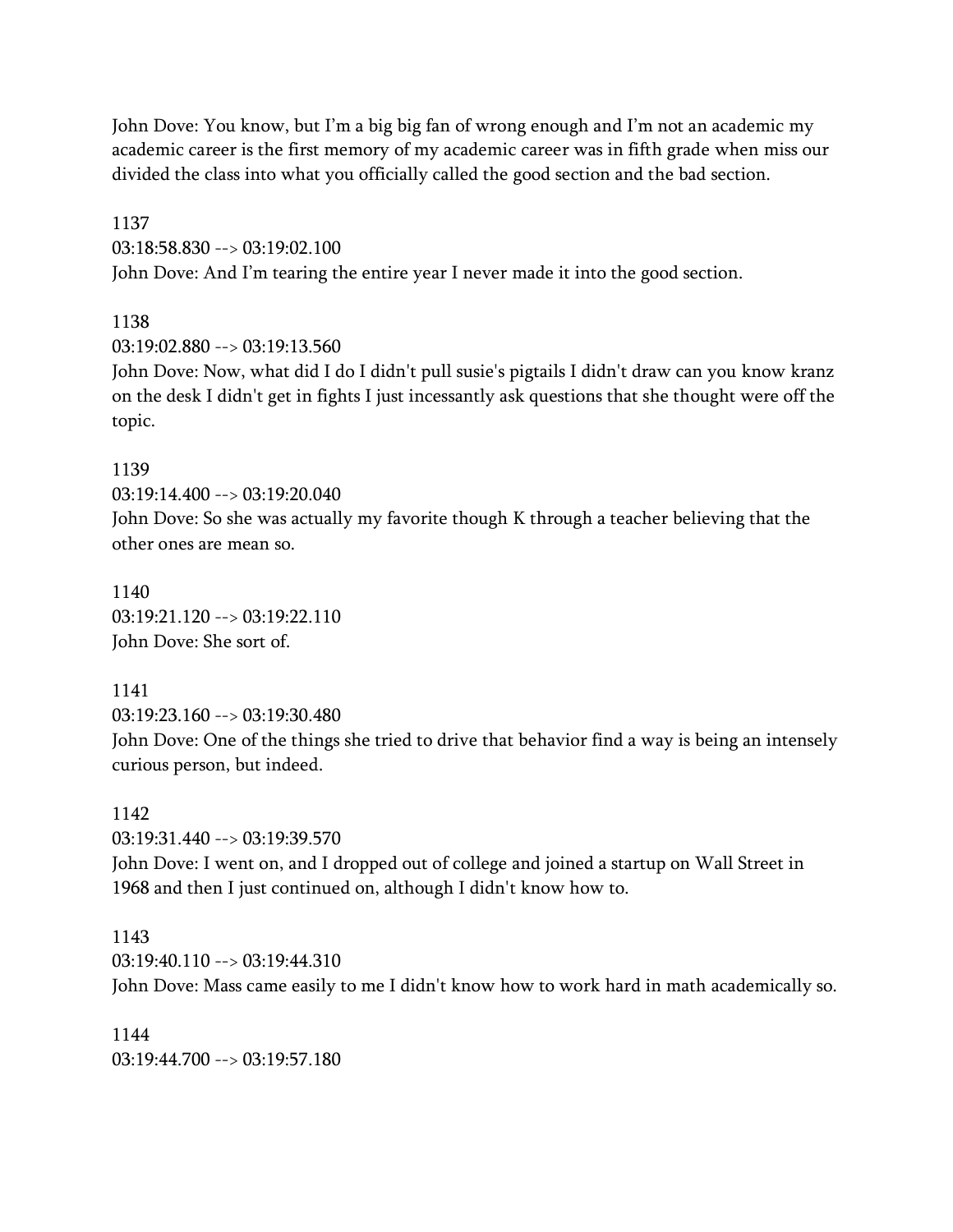John Dove: I didn't know how to work hard so Indeed I had a number of really good successes in the work that I've done mainly by working with really good people, but let me just show you how open access is truly an issue of.

#### 1145

03:19:58.470 --> 03:20:05.910

John Dove: The marginalization now, you might not know why I'd be researching improving senile behavior with Ritalin.

#### 1146

 $03.20 \cdot 07.440 \rightarrow 03.20 \cdot 23.610$ 

John Dove: But you can guess, since they didn't drug me when I was young I've had been treated with add pads before and be my age, I do look at this kind of question now look when I when I researched the article look at the date on the article 1956.

### 1147

03:20:24.780 --> 03:20:43.140

John Dove: Those the authors are dead by now there's like, why is this behind a paywall so you have, yes, you can buy a copy of it for \$30 so that's why I say the open access is a is an it's a personal question, I mean it affects him back impacts everybody, and when we talk about.

### 1148

03:20:44.580 --> 03:20:52.500

John Dove: marginalized groups, in fact, their whole countries and whole cultures and whole histories of people who are marginalized.

#### 1149

03:20:53.010 --> 03:21:00.150

John Dove: We also have small little units within some of our elite universities that emerged analyzed because they're an unusual discipline.

#### 1150

03:21:00.720 --> 03:21:16.830

John Dove: or they're in a language isn't presented as Charlotte mentioned so when do AJ has developed a set of things that the question I want to ask is what do we do that no that actually do AJ is library aligned.

1151 03:21:18.060 --> 03:21:24.480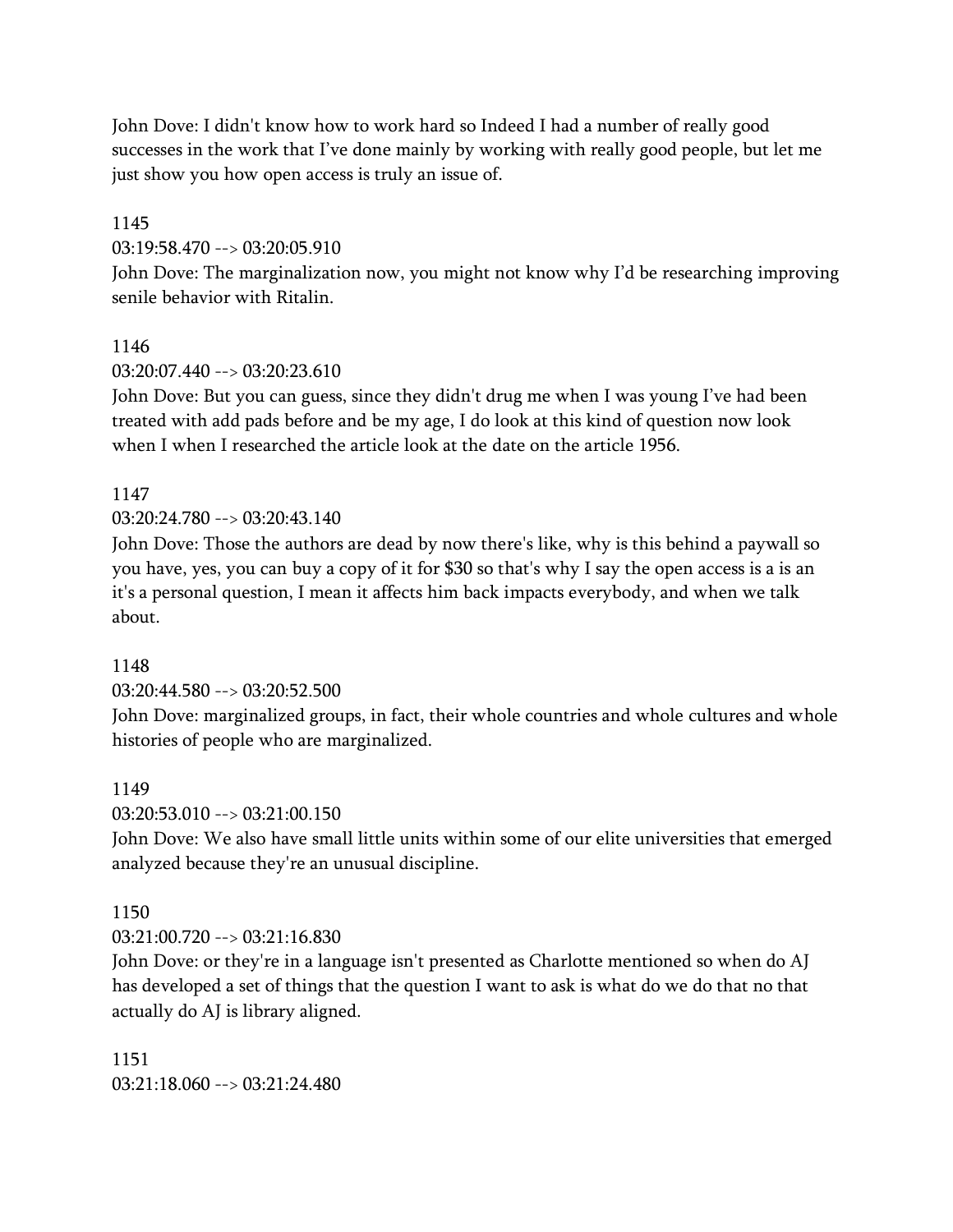John Dove: Because that for profit company, I was telling you about it was library line and in and then it wasn't.

### 1152

03:21:25.590 --> 03:21:32.340

John Dove: And you can have nonprofit organization, so the library line, in fact, if you look at questions like who has gag orders.

## 1153

03:21:33.420 --> 03:21:43.530

John Dove: gag orders that's got to be not truly the value of libraries and Librarians and yet many nonprofits have gag orders and so a lot of that is.

### 1154

03:21:45.060 --> 03:21:56.790

John Dove: You know I serve on the library board of the revere public library, which many of you may not know revere but it's mainly one of the centers in the Boston area where immigrants first land and live.

## 1155

03:21:57.810 --> 03:22:07.080

John Dove: In fact, in the high school, there are 27 different languages first languages taught at home, I mean spoken at home.

## 1156

03:22:08.970 --> 03:22:27.960

John Dove: So you know when you look at some of the things that do he does it ends up doing things that are being inclusive in languages and geographies and in disciplines and the question that I want to actually sort of draw all of us into is this inquiry into how does.

## 1157

03:22:29.340 --> 03:22:37.290

John Dove: How does do AJ exhibit inclusion diversity and equity in ways that benefit specific institutions.

## 1158

03:22:38.400 --> 03:22:47.790

John Dove: So I'm hoping when we get to the Q amp a shortly, that we will actually have an opportunity for you, for you to share with me because, as I say, I'm not a.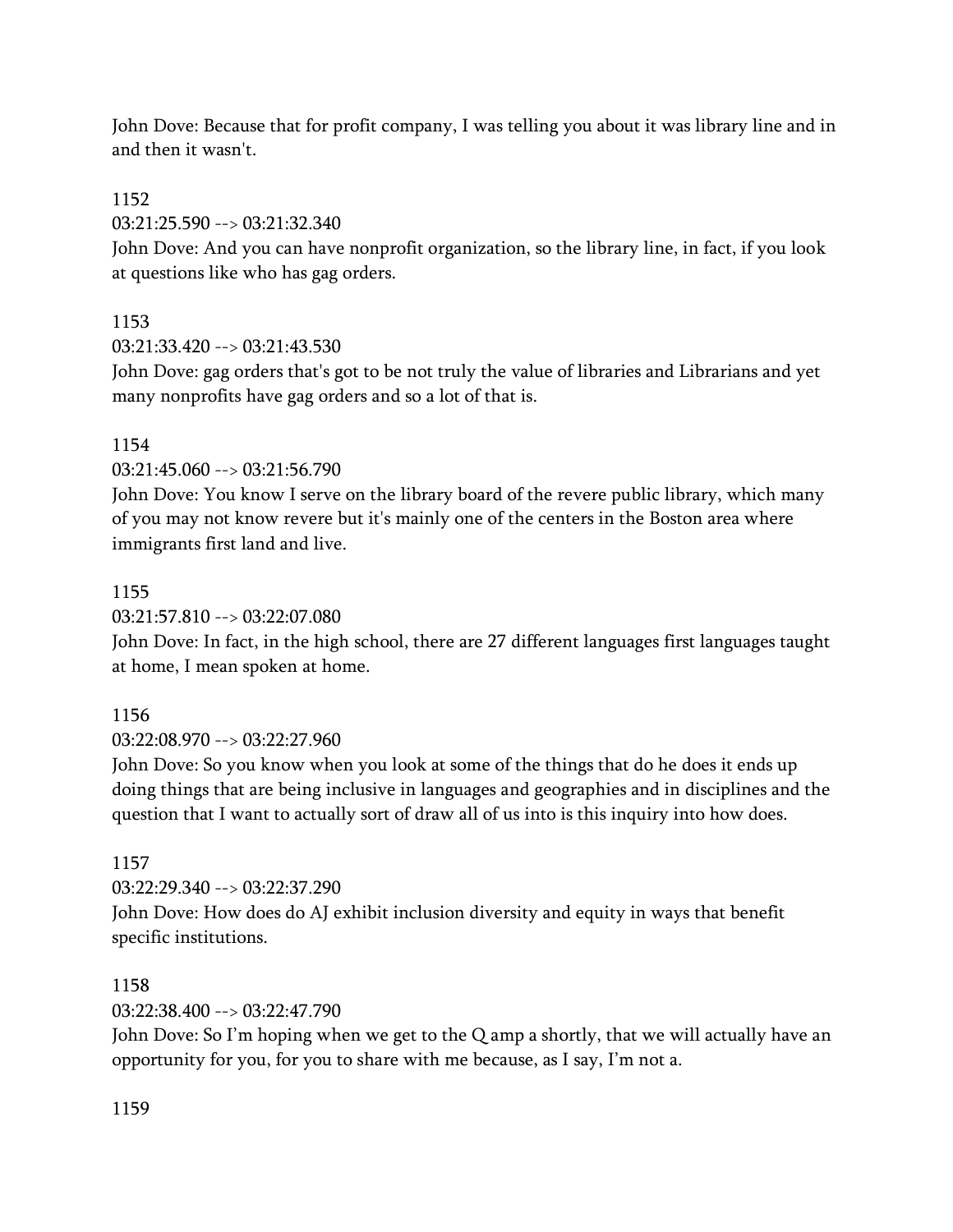### 03:22:48.480 --> 03:22:56.340

John Dove: librarian I'm not a magician but many of you, I think, will be able to do some of you are really the experts and do a jv even more than I.

### 1160

03:22:58.350 --> 03:23:08.730

John Dove: Let me just go through what some of the things I'll include in the PowerPoint that I'll provide the ball, because I think you all know, do ha probably better than I do, but if any of you don't please do.

## 1161 03:23:09.360 --> 03:23:21.090

John Dove: contact me I'd be glad to explain more details and I'm not on the core team, but I can certainly describe a lot of things, but it is across all disciplines more than 75 languages 17,000 journals now.

## 1162

03:23:21.570 --> 03:23:31.980

John Dove: it's free to use and reuse You might ask well why don't they charge money to the big companies, because the big companies that embed do AJ metadata they're making a good value out of that.

1163 03:23:32.430 --> 03:23:36.750 John Dove: But that's actually important for do ha to give away at services for free.

### 1164

03:23:37.380 --> 03:23:44.100

John Dove: Because it actually prevent someone else from coming on doesn't prevent but makes it difficult for someone else to come along so well, we can do that better.

#### 1165 03:23:44.880 --> 03:24:01.950

John Dove: I mean they couldn't put a lot of money into something and tried to do it better and then seize the opportunity away from a library aligned infrastructure but they'd have to come out with stuff that was free because DOJ is free so and and DOJ has a lot of voluntary.

1166 03:24:01.950 --> 03:24:02.640 editorials.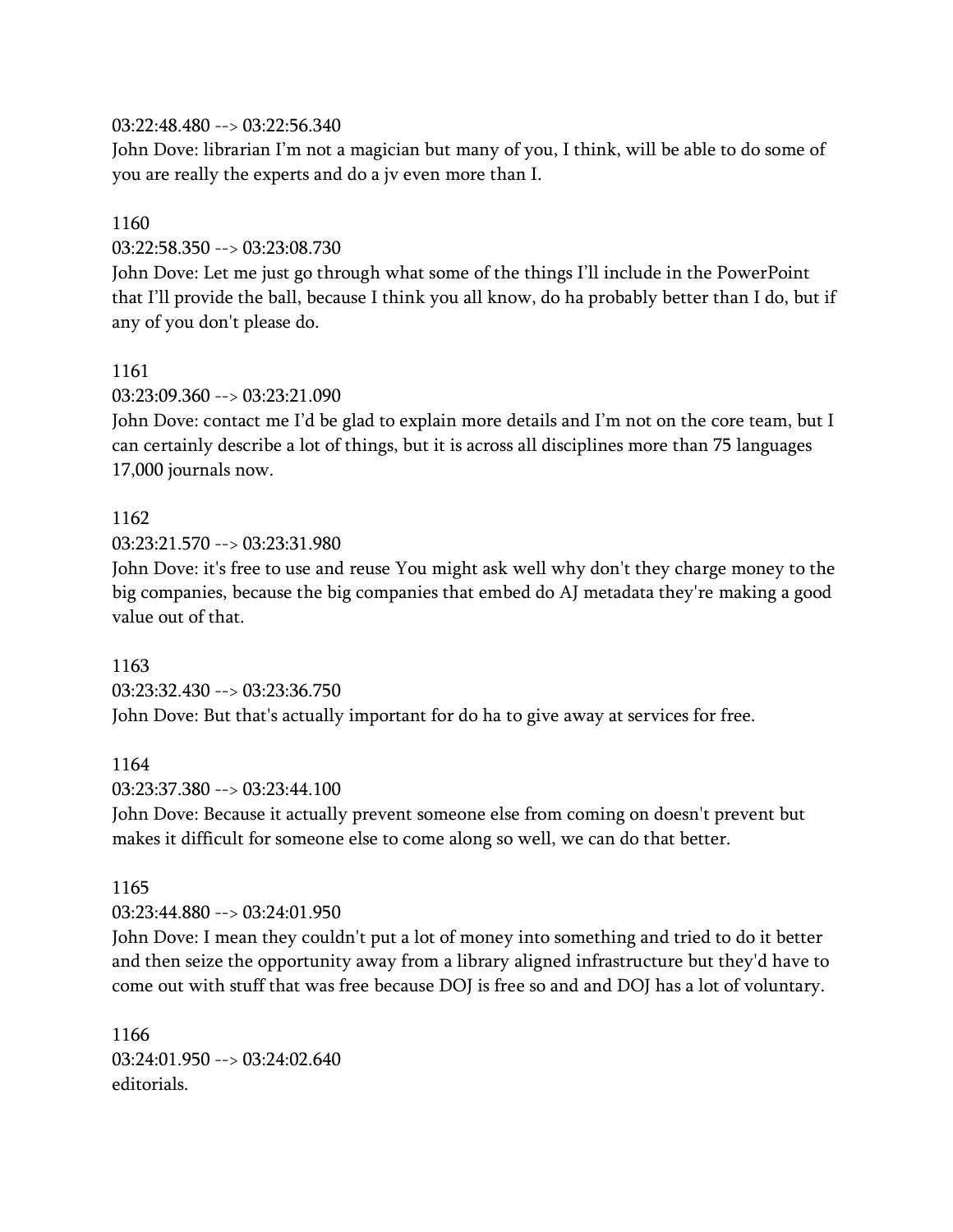1167 03:24:06.690 --> 03:24:15.360

John Dove: So I don't know where that was from but anyway, a lot of the work is done for the day is done by editorial staff and ambassadors all over the world, in fact, there are a couple.

## 1168

03:24:15.660 --> 03:24:31.230

John Dove: Maybe, even in this audience Rachel Lee at least shift from CCL so and there's a lot of cross the US are voluntary volunteer for do AJ, so I think that many of you know, do AJ better even than I do, but.

### 1169

03:24:32.520 --> 03:24:35.670 John Dove: One of the things that DOJ is important is that.

1170 03:24:35.730 --> 03:24:38.400 John Dove: 80% of it was from the Community.

1171 03:24:39.510 --> 03:24:42.750 John Dove: And turns out to be a really important aspect of it.

## 1172

03:24:42.930 --> 03:24:50.760

John Dove: And if it got money if got 80% of its money from publishers, then, if you offered some kind of suggestion about what did I do.

# 1173 03:24:51.390 --> 03:24:59.760

John Dove: it's not going to go after minor languages and different other five languages in Spain, I knew there were three but I didn't know there were five and.

## 1174

03:25:00.330 --> 03:25:17.610

John Dove: And that's ever increasing because do ha is actually taking activity action on terms of diversity equity it's not just neutral on the issue they actually say what can we do that can actually extend the boundaries of inclusion.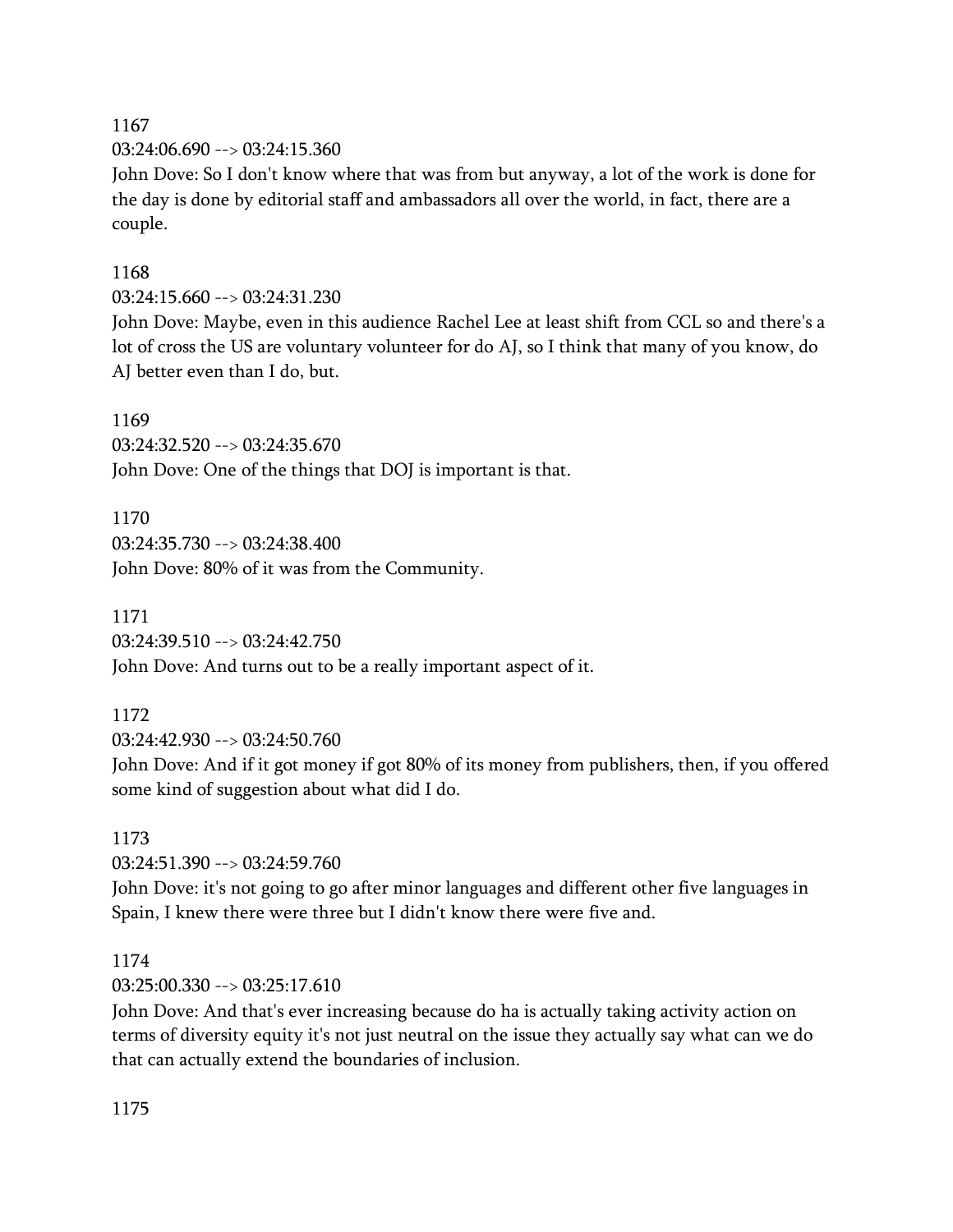## 03:25:18.660 --> 03:25:30.930

John Dove: And so I guess the leading question is, are is this additional content and many of them are long tail of things into different parts of the landscapes, whether it's geography or language or discipline.

### 1176

03:25:32.850 --> 03:25:44.880

John Dove: Or how much a value to your institution is the inclusiveness, if you AJ achieves in this way, I think that's going to be a key part of then, why would libraries, want to support it.

## 1177

03:25:45.540 --> 03:25:59.910

John Dove: And so you know, having this situation come up when I was put in charge of trying to facilitate more money coming out of the US us as the biggest provider of money to do AJ.

1178  $03:26:01.110 \rightarrow 03:26:04.290$ John Dove: But all you have to affect anything is three times any other country.

## 1179

03:26:05.370 --> 03:26:16.440

John Dove: But all you have to do is look at it, per capita and then out of the top 22 it's only a middle of the pack, and if you do it per GDP actually us is at the bottom of attack.

1180

03:26:17.490 --> 03:26:25.410

John Dove: So we have to figure out how to use consortia in a way that will actually go through and cut through that tangle.

### 1181

03:26:26.190 --> 03:26:35.250

John Dove: Of consortia and that's what I've been working on and they'll be announcement soon next week about another consortia that we're adding and we now have.

### 1182

03:26:36.030 --> 03:26:48.660

John Dove: I mean I started with the air else because they were fully endorsing support for do AJ when I started 13% of them had access to a consortium discount and arrangement and now 100% of them do.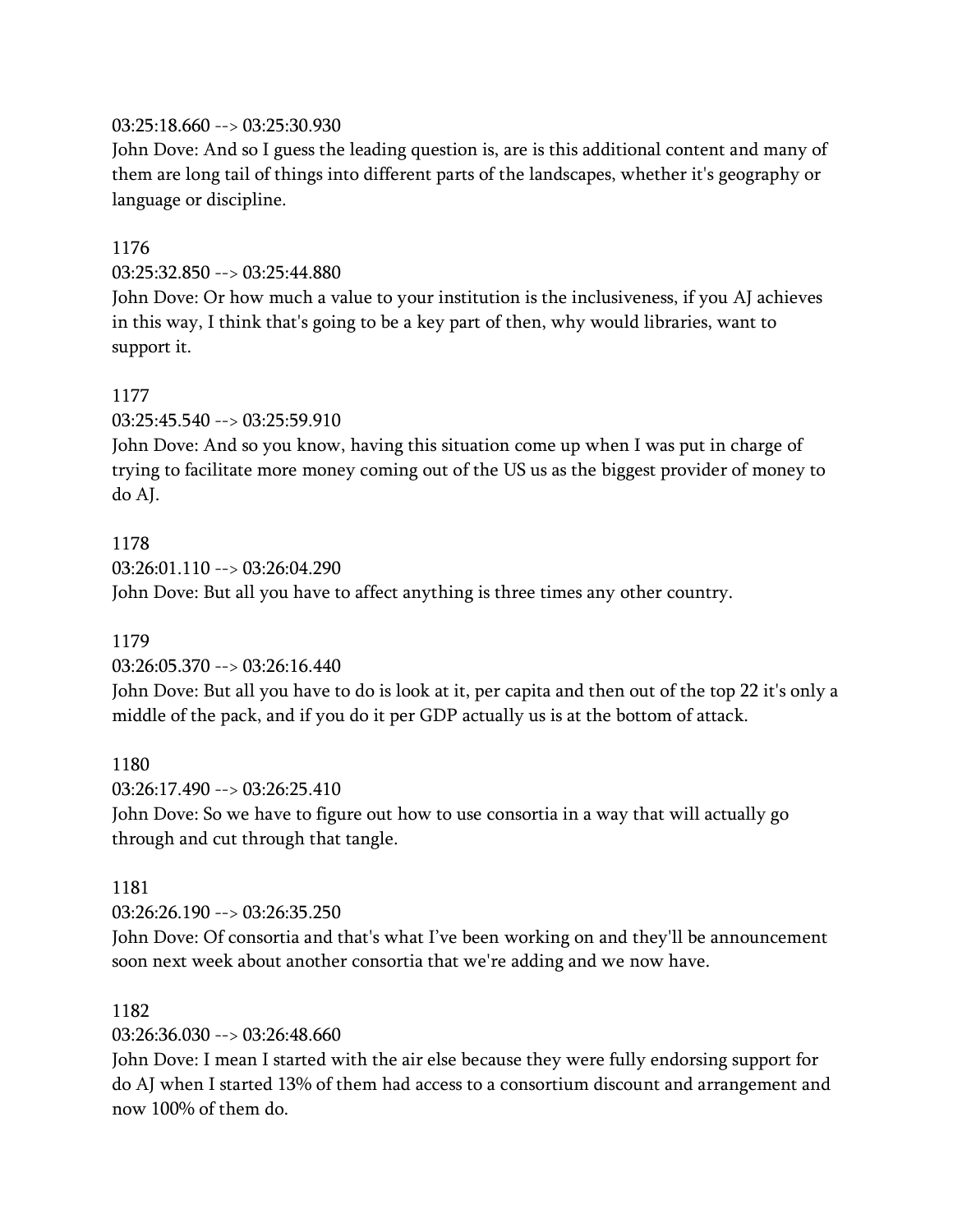## 1183

03:26:49.650 --> 03:27:05.160

John Dove: But one of the things that I found really inspiring was when I looked at the origin story of where did viva and Virginia where did their impetus to provide support for DOAJ come from it came from Community colleges in the oars team.

## 1184

 $03:27:06.750 \rightarrow 03:27:14.490$ 

John Dove: So I think you know, trying to unravel that, of course, during the pandemic I haven't had the access to people like all of you here in this meeting.

## 1185

03:27:14.850 --> 03:27:31.080

John Dove: which I would love to do, because then in the hallways and the dinners and breakfasts we talk about these issues, but, but now I want to actually introduce Kara Forster and CARA right now is a she's in library school and.

## 1186

03:27:32.400 --> 03:27:43.890

John Dove: As you may remember, is you near your mls as many of you have she's now all day today in a set of interviews with her top choice place to go to work after her library school.

## 1187

03:27:44.490 --> 03:27:58.560

John Dove: She will continue to be a volunteer for do AJ and so she has actually prepared a video for us, so that you can hear from her and then we'll open this up to questions from all of you about how can.

### 1188

03:27:59.070 --> 03:28:08.670

John Dove: We show benefits that people been even without knowing it simply because of the inclusiveness that DOJ actively pursues so.

1189 03:28:10.470 --> 03:28:11.340 John Dove: Now let me just.

1190 03:28:13.050 --> 03:28:13.500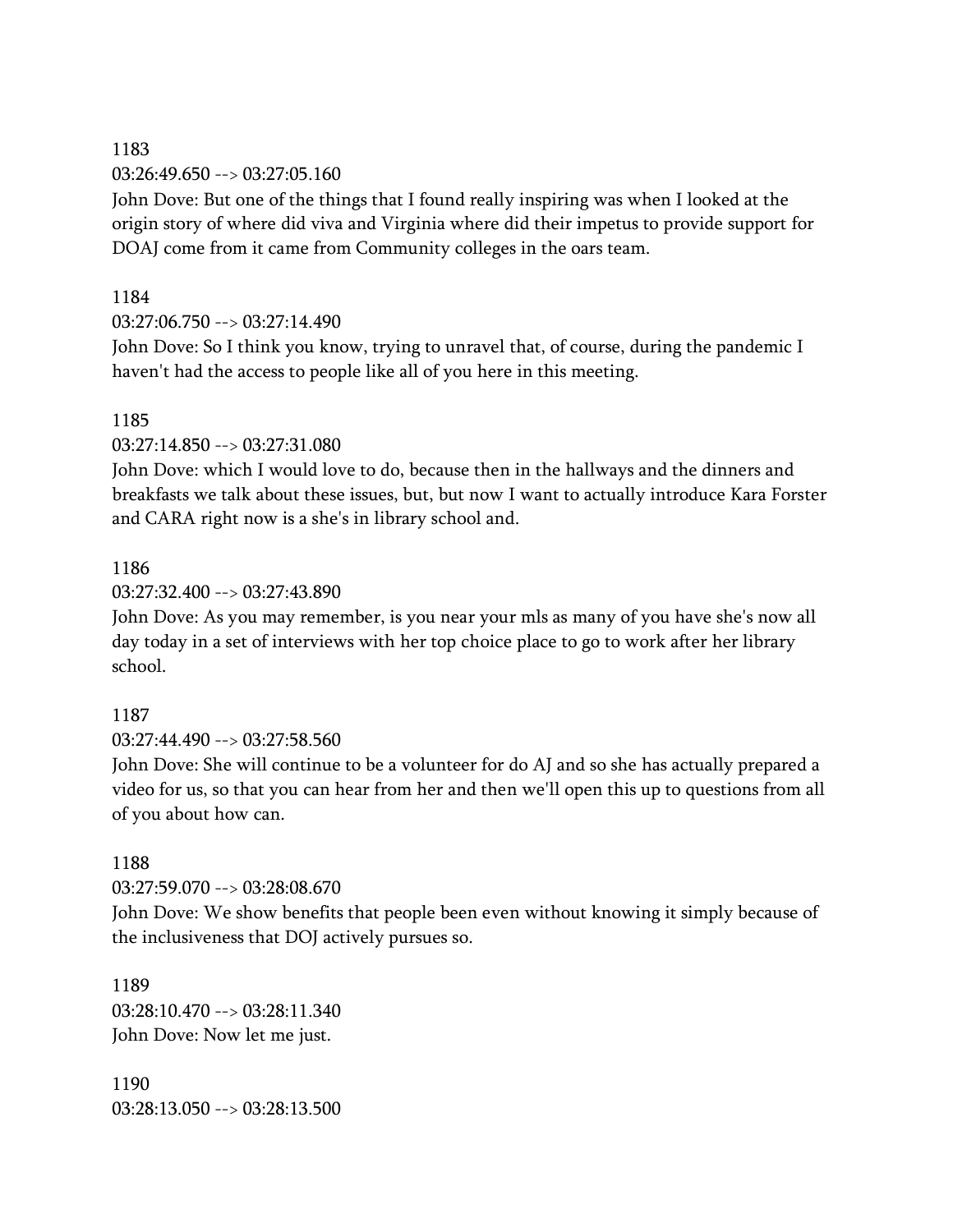John Dove: There we go.

1191 03:28:19.260 --> 03:28:21.240 John Dove: Are you able to see that video everybody.

1192 03:28:22.470 --> 03:28:25.020 Nick Szydlowski: Oh, we can see it, but we can't hear it mmm.

1193 03:28:25.470 --> 03:28:25.830 John Dove: hmm.

1194 03:28:26.340 --> 03:28:28.800 Nick Szydlowski: Did you hear the sound when you played it.

1195 03:28:28.980 --> 03:28:31.800 John Dove: I do hear it, yes, so.

1196 03:28:32.070 --> 03:28:33.810 Nick Szydlowski: Okay, I think I'm.

1197 03:28:38.130 --> 03:28:44.820 Nick Szydlowski: When you go to share there's an option about audio I don't know if I can turn it on for you um.

1198 03:28:47.370 --> 03:28:51.450 Nick Szydlowski: If you do you want to I don't think I have your side if you want to send them.

1199 03:28:52.920 --> 03:29:00.570 Nick Szydlowski: If I have oh I probably do let me work on that maybe we should move to questions, or is it is it closed caption sorry.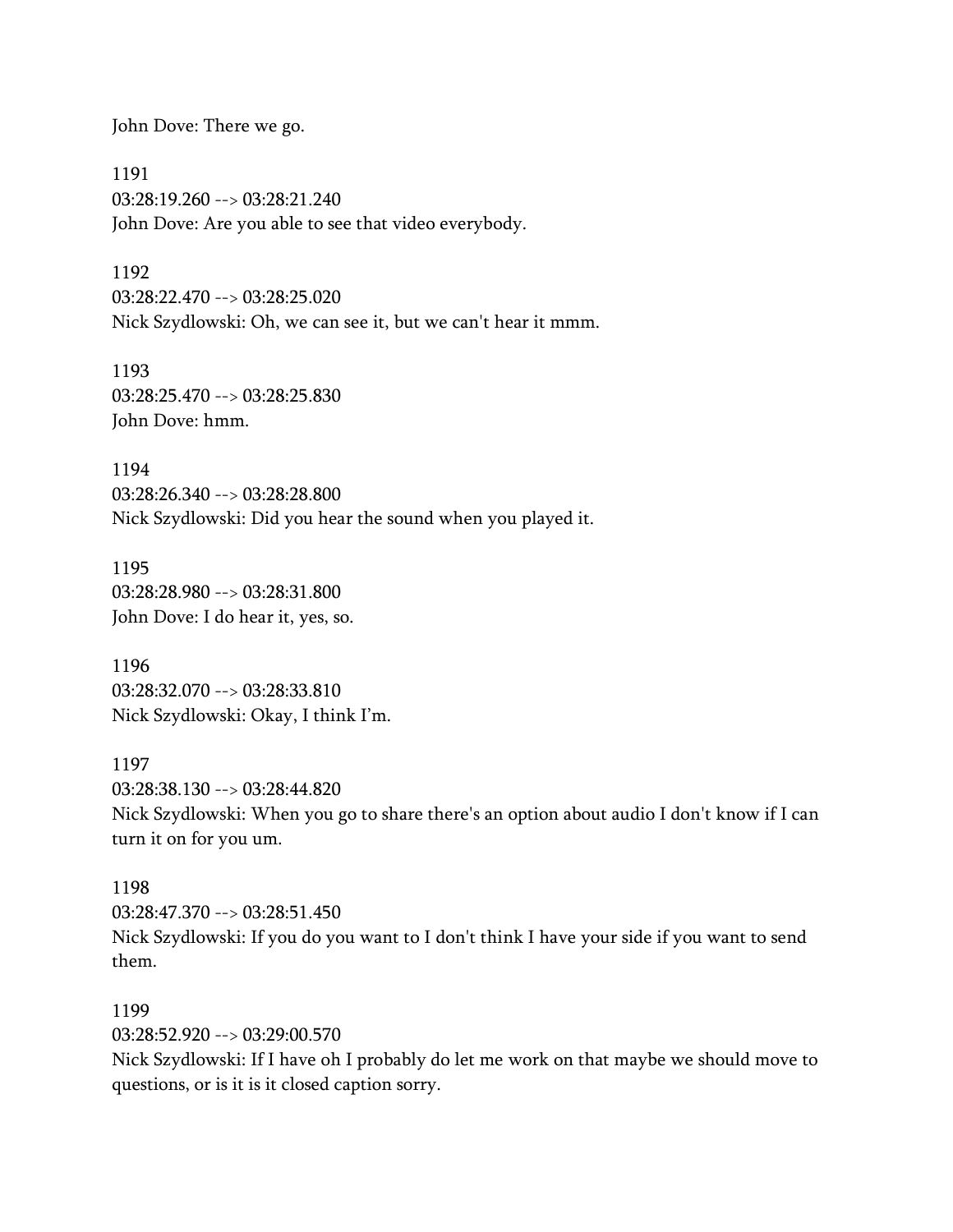1200 03:29:01.350 --> 03:29:04.740 Nick Szydlowski: Very is the video closed caption will we be able to see.

1201 03:29:06.780 --> 03:29:08.850 John Dove: me move you read her words.

1202 03:29:08.940 --> 03:29:09.420 yeah.

1203 03:29:10.710 --> 03:29:11.730 Nick Szydlowski: Oh, it is OK.

1204 03:29:14.670 --> 03:29:15.630 Nick Szydlowski: let's go with that.

1205 03:33:27.060 --> 03:33:27.390 John Dove: Right.

1206 03:33:28.500 --> 03:33:37.020 John Dove: And I want to just say before we turn it over to questions that actually one of the ways do a J maintain tries to maintain its connection with the libraries there's an.

1207 03:33:37.710 --> 03:33:48.360

John Dove: academic institutions is that it allows all those who provide financial support to do AJ to also nominate and vote on new members of the Advisory Board.

## 1208 03:33:49.020 --> 03:33:57.690

John Dove: and new their new members being appointed there it's been expanded by an additional three Members for next year, so there will definitely be some.

1209 03:33:58.320 --> 03:34:08.430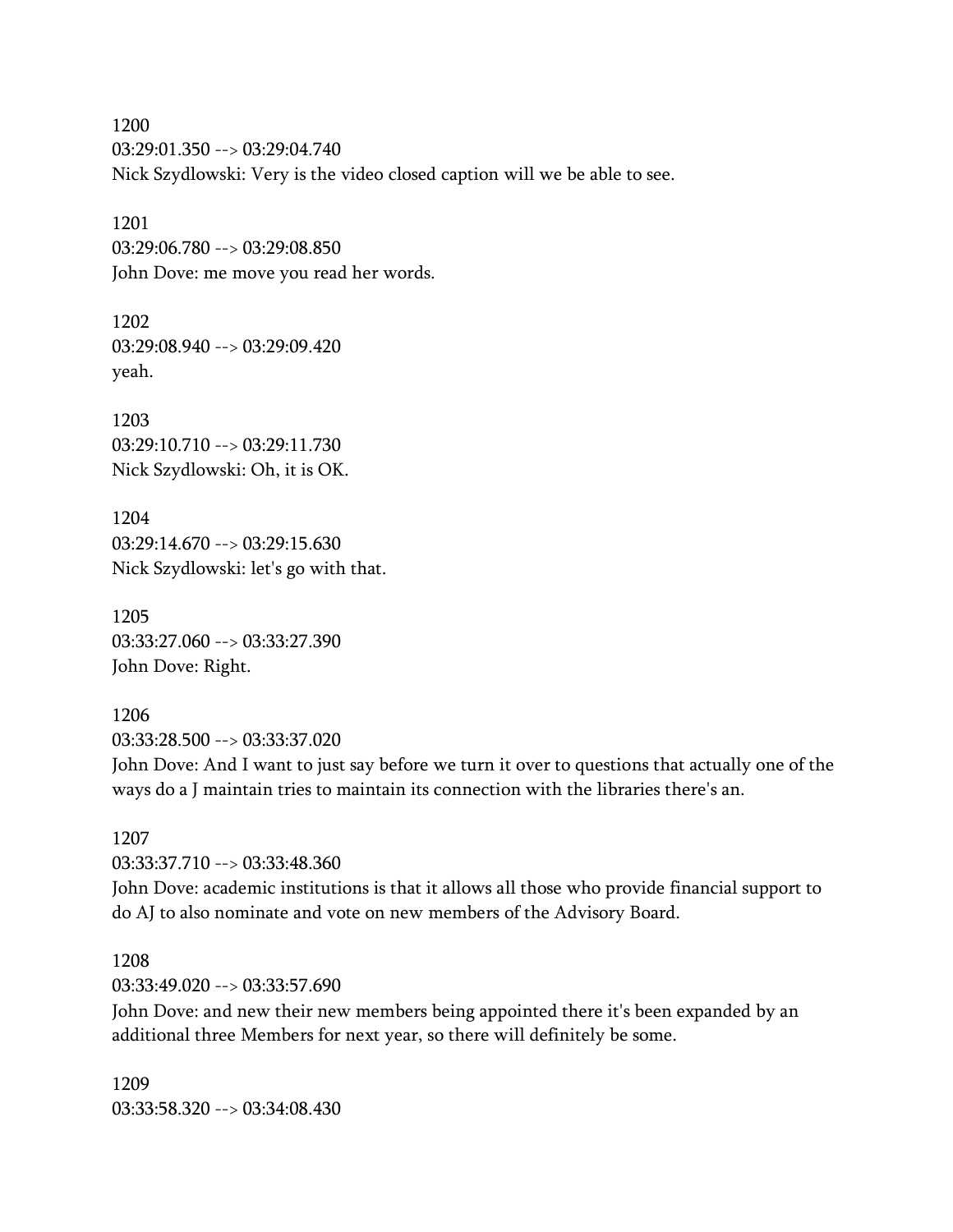John Dove: Nominations and elections made feasible if if you're one of the listed supporters of do AJ so with that, let me just turn it back to Nick and see.

### 1210

03:34:09.810 --> 03:34:15.480

John Dove: I'm not seeing where chatted so suddenly read to me what the questions are coming in and share that would help.

## 1211

03:34:18.930 --> 03:34:29.850

Nick Szydlowski: Great Thank you yeah anyone has questions I don't see any questions in the chat at the moment, but it would be great to hear from everybody I may give people a second.

## 1212

03:34:37.770 --> 03:34:42.780

Nick Szydlowski: and asks what ideas do you have on increasing the impact of consortiums.

## 1213

03:34:43.920 --> 03:34:56.220

John Dove: Well here's the thing true about us consortia is it's really uniquely us situation which is we have 350 consortia that handle some packs aspect of higher ED libraries.

### 1214

03:34:56.880 --> 03:35:07.920

John Dove: And so the trick has been to be able to find out what if theory Jay had to manage 350 relationships and then they'd have to hire a high high cost and highly skilled.

## 1215

03:35:08.430 --> 03:35:16.020

John Dove: person dealing with sale what's called sales channel management and I don't think that's good value for money.

## 1216

 $03:35:16.470 \rightarrow 03:35:33.150$ 

John Dove: For do AJ or libraries interest in supporting the work of do AJ so I've been very selective in what consortia we had they have to be consortia that actually are bringing a new audience of universities and they also have to be able to.

1217 03:35:34.320 --> 03:35:38.310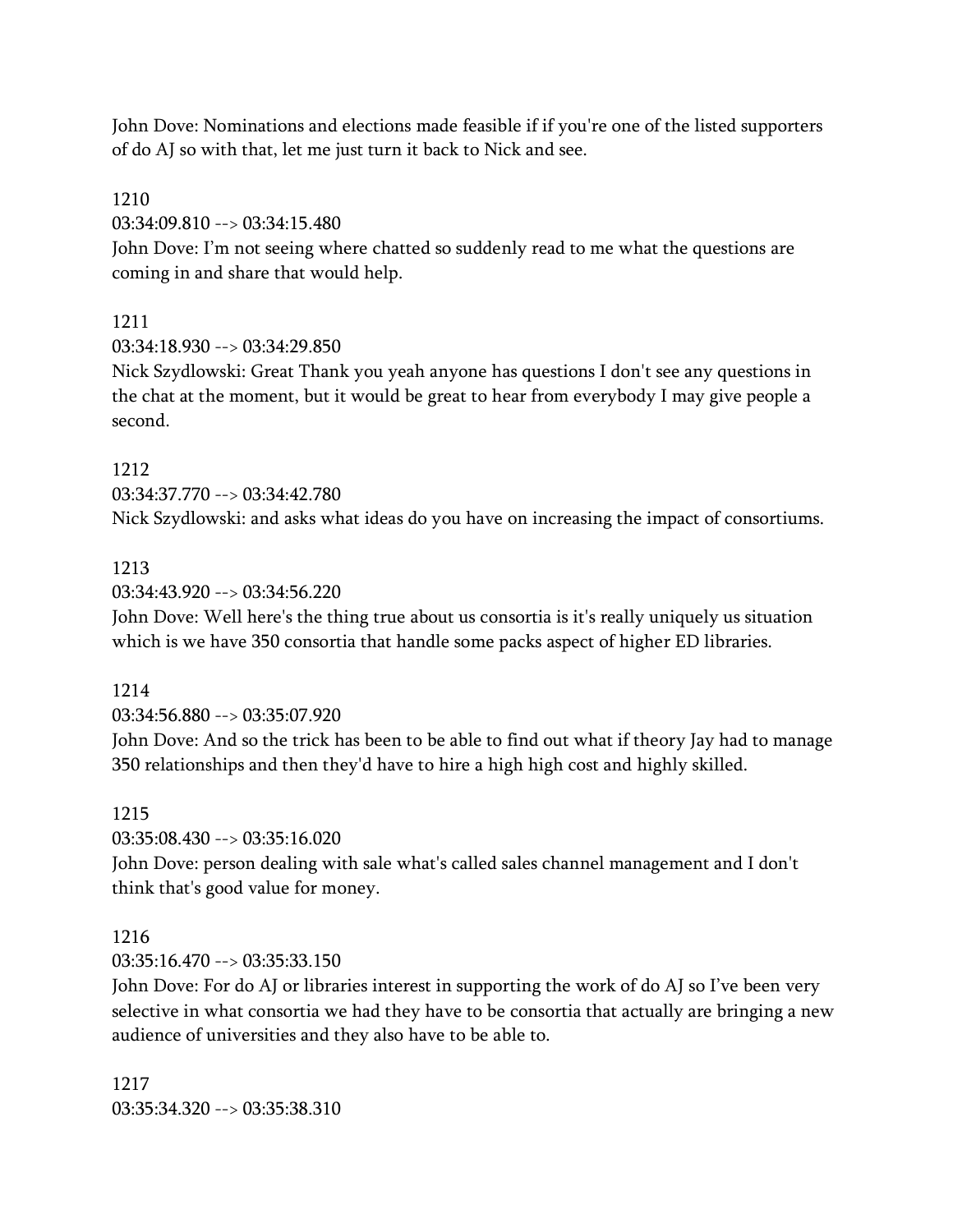John Dove: have shown a commitment for open access and more at the director level.

1218

03:35:38.760 --> 03:35:46.170

John Dove: than the collection development level, because if you're looking at this as a collection development thing oh do AJ is one of the things that we want to look at in terms of.

## 1219

03:35:46.440 --> 03:35:58.080

John Dove: access to resources which it makes sense for it to be there it's first of all it's going out at such a low price because, particularly a low price so that lots of libraries can contribute.

## 1220

03:35:58.620 --> 03:36:09.090

John Dove: But it's a strategic decision because there's, what do you get in return, where you get bragging rights for the fact that you're in the name of your institution appears on do a jake's website, and you can include that in your own.

## 1221

03:36:09.480 --> 03:36:20.820

John Dove: So it's not that much like you're paying for content, the content, because of all those services are free, so it does mean engaging with consortia that will actually engage with your directors so that's.

### 1222

03:36:22.260 --> 03:36:30.480

John Dove: that's one of the key things and we know, have you know 100% of the arrows now have access and all that six of our ones do.

## 1223

03:36:30.780 --> 03:36:38.130

John Dove: And I assume and using acronyms that all of you know, so I don't like to hear acronyms when I'm talking to an audience that might not know them, but I think you.

### 1224

03:36:38.520 --> 03:36:49.710

John Dove: All know those terms and so now we're given the Community college support we've been introduced in the US and Canada, only a special Community college.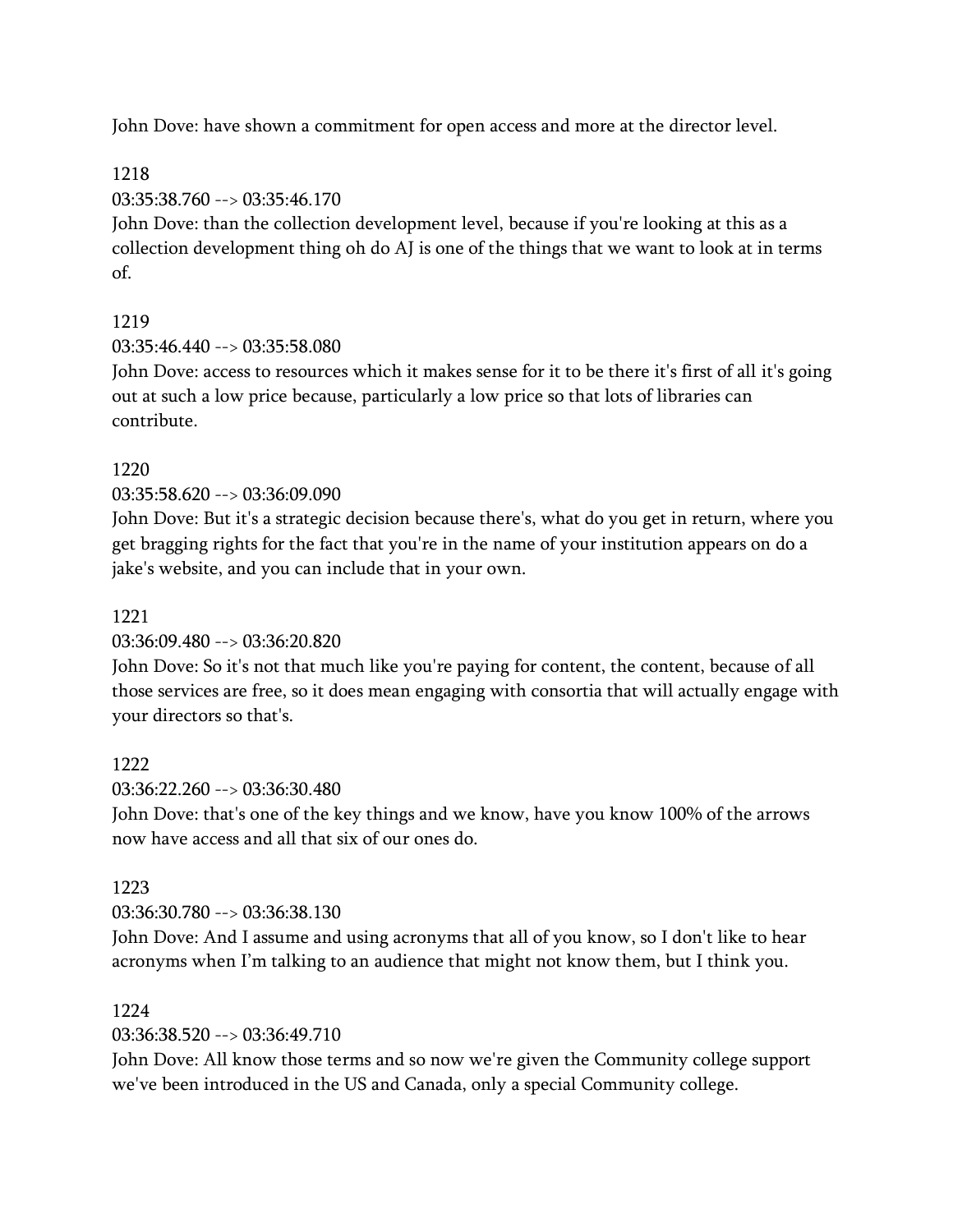### 1225

03:36:50.490 --> 03:37:06.330

John Dove: pricing, which is just about the price of a single book in the in the in the library so it's a it's very accessible and with every consortia that we've added that had Community colleges among their memberships, including one that will be announced next week.

## 1226

03:37:07.860 --> 03:37:11.670 John Dove: Community colleges were among the people who signed up so.

1227  $03:37:12.690 \rightarrow 03:37:15.660$ John Dove: So I think that's really, really important.

## 1228

03:37:34.290 --> 03:37:42.750

John Dove: Let me just say one other thing that sometimes when I was preparing material for consortia what I would do is and I've done this for like the California members of skelter example.

## 1229

03:37:43.560 --> 03:37:50.730

John Dove: I look at all the different ways in which they are using DOJ a lot of them have do AJ in their agency lists.

## 1230

03:37:51.600 --> 03:38:03.270

John Dove: A lot of them have them in lip guides including live guides by subject if you're going to study this subject the places to start our list five resources and one of them is do AJ.

## 1231

03:38:03.780 --> 03:38:15.780

John Dove: So 25% of traffic to do with James website come from the US, but I've actually stopped using that, as I have never sent that out to be individual institutions because.

## 1232

03:38:16.170 --> 03:38:20.940

John Dove: Actually, I think that begs the question of who the Librarians are the ones who know their audience.

## 1233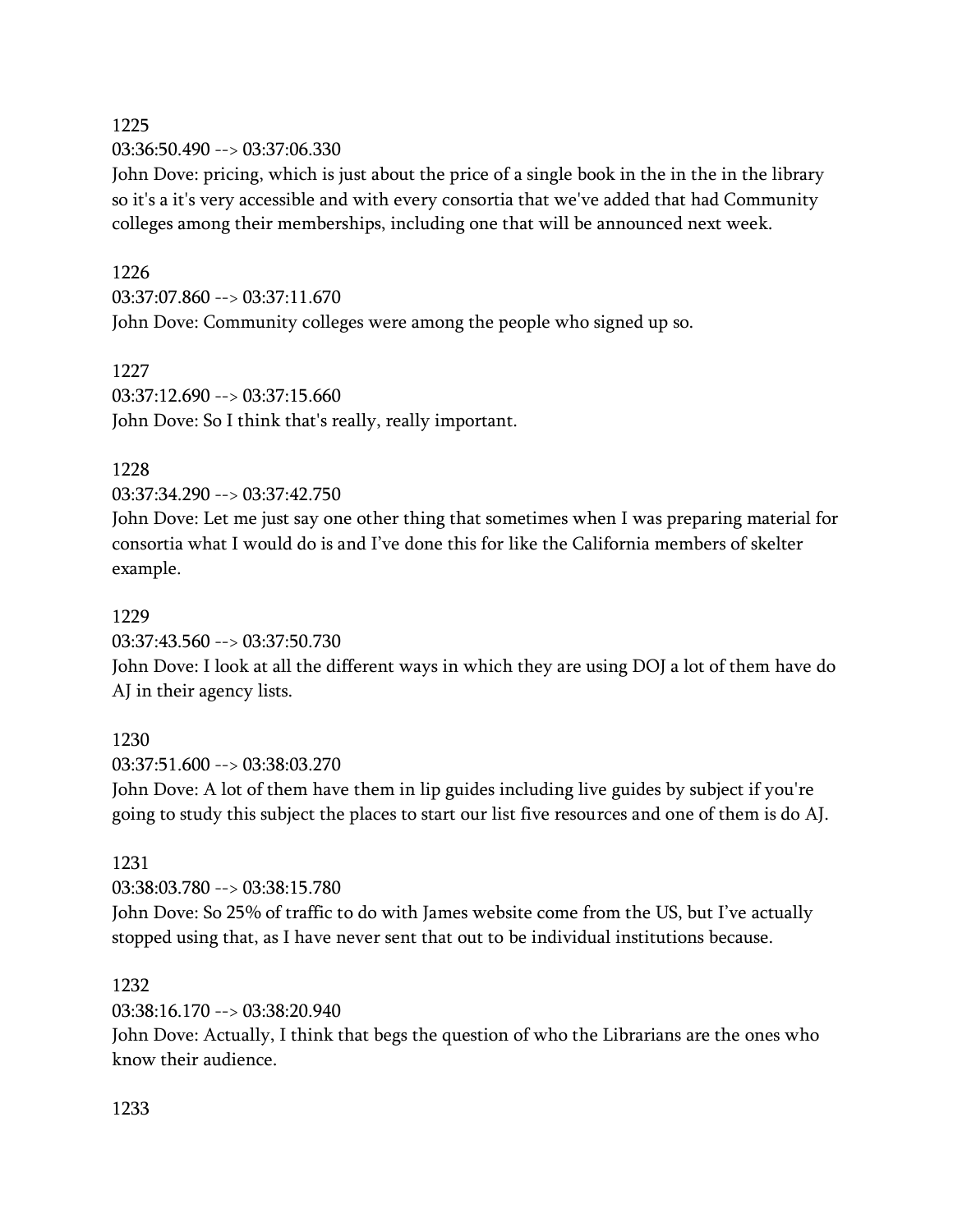## 03:38:21.570 --> 03:38:30.480

John Dove: Do a Jay is not actually that good a search engine it doesn't seek to be a good search engine because it seeks to feed all the other search engines so it's.

### 1234

03:38:31.260 --> 03:38:44.220

John Dove: it's really a choice that I didn't want to sort of assume make people assume that I thought they ought to have do AJ and their agency list because I can think the water been reasons that many of you would say, well, no that's not really what we want to do.

### 1235

03:38:45.150 --> 03:38:53.490

John Dove: But I did want to I do look at it, so they can see what is the trend, and I look at do a B to just to see because it's sort of.

## 1236

03:38:53.910 --> 03:39:02.550

John Dove: Lars also founded do ad actually but it's a different organization, but in many ways, some of the same issues, so do ideas just clearly.

### 1237

03:39:03.240 --> 03:39:10.800

John Dove: five or seven years behind where do AJ has been so it's not as used as much in some of those some of those lists I.

### 1238

03:39:11.760 --> 03:39:28.080

John Dove: would expect that that would grow, but I do that kind of analysis but and I sometimes share that with a consortium manager, but I don't share it with I don't suggest that they share it with their members, because I think it would be more of a sales kind of push them in a DOAJ push.

1239 03:39:41.160 --> 03:39:44.700 Nick Szydlowski: Alright, we have one minute, do we have any last questions.

1240 03:39:49.710 --> 03:39:50.370 John Dove: Francis.

### 1241